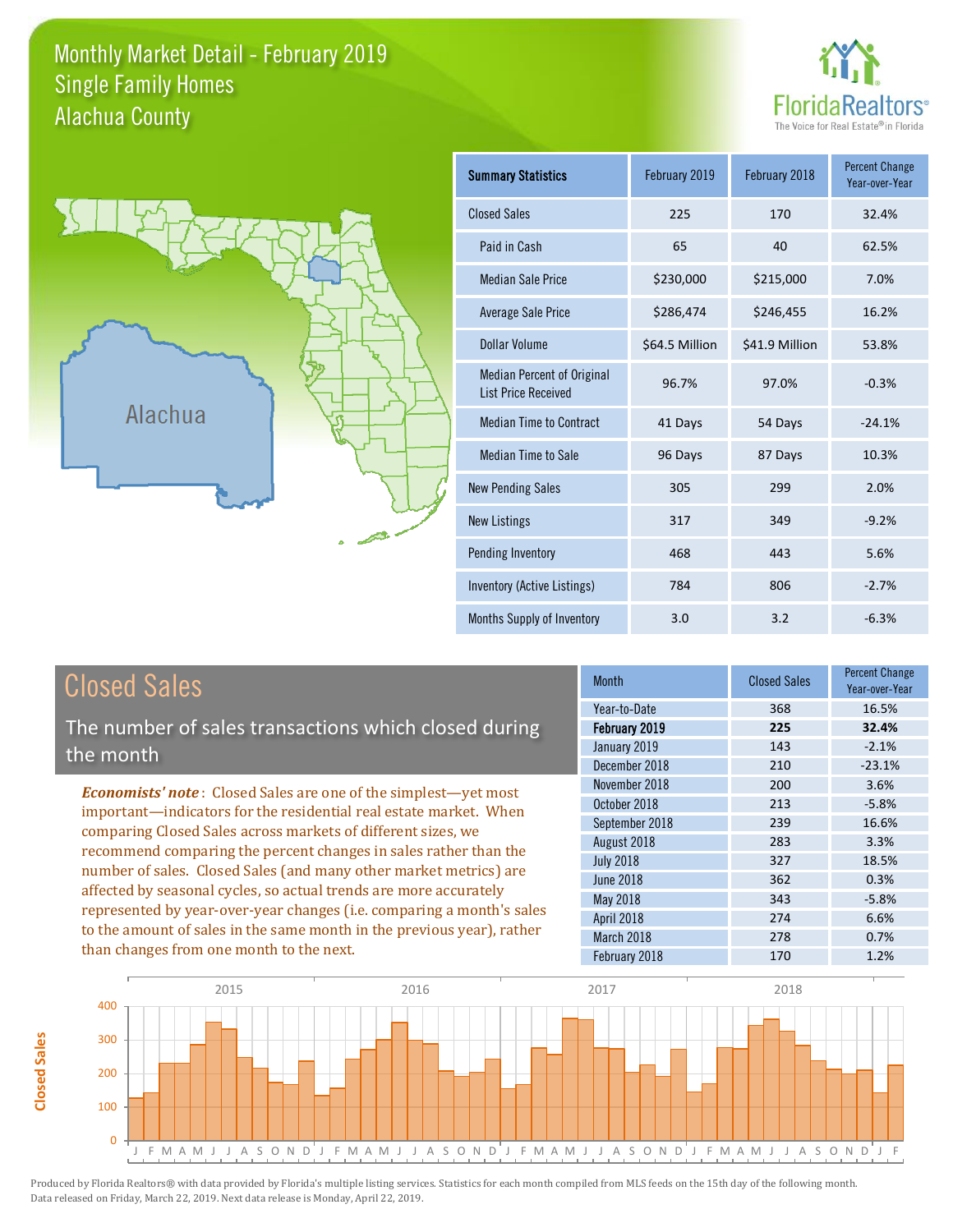than changes from one month to the next.



#### *Economists' note:* Closed Sales are one of the simplest—yet most important—indicators for the residential real estate market. When comparing Closed Sales across markets of different sizes, we recommend comparing the percent changes in sales rather than the number of sales. Closed Sales (and many other market metrics) are affected by seasonal cycles, so actual trends are more accurately represented by year-over-year changes (i.e. comparing a month's sales to the amount of sales in the same month in the previous year), rather \$250,000 - \$299,999 32 14.3% \$300,000 - \$399,999 29 70.6% \$400,000 - \$599,999 15 87.5% \$600,000 - \$999,999 10 100.0% \$150,000 - \$199,999 46 21.1% \$200,000 - \$249,999 51 75.9%  $$100,000 - $149,999$  22 -15.4% Sale Price Closed Sales Percent Change Year-over-Year Less than \$50,000 5 25.0%  $$50.000 - $99.999$  9 -30.8% Closed Sales by Sale Price The number of sales transactions which closed during the month



#### Median Time to Contract by Sale Price The median number of days between the listing date and contract date for all Closed Sales during the month

*Economists' note* : Like Time to Sale, Time to Contract is a measure of the length of the home selling process calculated for sales which closed during the month. The difference is that Time to Contract measures the number of days between the initial listing of a property and the signing of the contract which eventually led to the closing of the sale. When the gap between Median Time to Contract and Median Time to Sale grows, it is usually a sign of longer closing times and/or declining numbers of cash sales.

| <b>Sale Price</b>     | <b>Median Time to</b><br>Contract | <b>Percent Change</b><br>Year-over-Year |
|-----------------------|-----------------------------------|-----------------------------------------|
| Less than \$50,000    | 117 Days                          | 963.6%                                  |
| $$50,000 - $99,999$   | 77 Days                           | 165.5%                                  |
| $$100,000 - $149,999$ | 74 Days                           | 25.4%                                   |
| $$150,000 - $199,999$ | 48 Days                           | $-5.9%$                                 |
| \$200,000 - \$249,999 | 64 Days                           | 0.0%                                    |
| \$250,000 - \$299,999 | 29 Days                           | $-48.2%$                                |
| \$300,000 - \$399,999 | 27 Days                           | $-60.9%$                                |
| \$400,000 - \$599,999 | 32 Days                           | $-38.5%$                                |
| \$600,000 - \$999,999 | 97 Days                           | 288.0%                                  |
| \$1,000,000 or more   | 4 Days                            | $-20.0%$                                |

\$1,000,000 or more 6 200.0%



**Closed Sales**

**Median Time to Contract Median Time to Contract**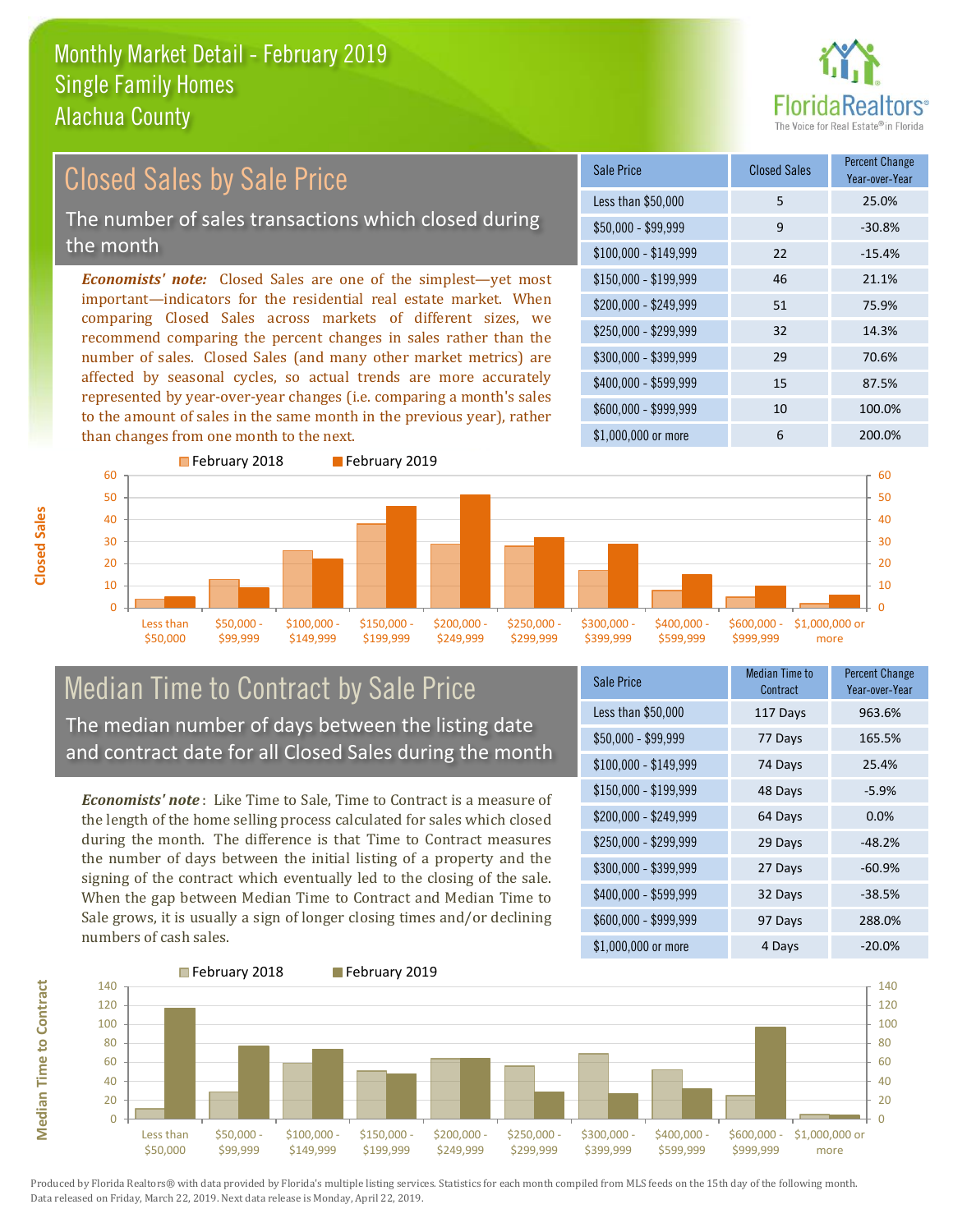

## New Listings by Initial Listing Price The number of properties put onto the market during the month

*Economists' note:* New Listings tend to rise in delayed response to increasing prices, so they are often seen as a lagging indicator of market health. As prices rise, potential sellers raise their estimations of value—and in the most recent cycle, rising prices have freed up many potential sellers who were previously underwater on their mortgages. Note that in our calculations, we take care to not include properties that were recently taken off the market and quickly relisted, since these are not really *new* listings.

| <b>Initial Listing Price</b> | <b>New Listings</b> | <b>Percent Change</b><br>Year-over-Year |
|------------------------------|---------------------|-----------------------------------------|
| Less than \$50,000           | 5                   | 0.0%                                    |
| $$50,000 - $99,999$          | 10                  | $-47.4%$                                |
| $$100,000 - $149,999$        | 31                  | $-13.9%$                                |
| $$150,000 - $199,999$        | 49                  | $-18.3%$                                |
| \$200,000 - \$249,999        | 63                  | $-10.0%$                                |
| \$250,000 - \$299,999        | 47                  | $-9.6%$                                 |
| \$300,000 - \$399,999        | 57                  | $-9.5%$                                 |
| \$400,000 - \$599,999        | 31                  | 0.0%                                    |
| \$600,000 - \$999,999        | 18                  | 125.0%                                  |
| $$1,000,000$ or more         | 6                   | 20.0%                                   |



## Inventory by Current Listing Price The number of property listings active at the end of the month

*Economists' note* : There are a number of ways to define and calculate Inventory. Our method is to simply count the number of active listings on the last day of the month, and hold this number to compare with the same month the following year. Inventory rises when New Listings are outpacing the number of listings that go off-market (regardless of whether they actually sell). Likewise, it falls when New Listings aren't keeping up with the rate at which homes are going off-market.

| <b>Current Listing Price</b> | Inventory | <b>Percent Change</b><br>Year-over-Year |
|------------------------------|-----------|-----------------------------------------|
| Less than \$50,000           | 11        | 175.0%                                  |
| $$50,000 - $99,999$          | 32        | $-36.0%$                                |
| $$100,000 - $149,999$        | 59        | $-15.7%$                                |
| $$150,000 - $199,999$        | 79        | $-21.0%$                                |
| \$200,000 - \$249,999        | 130       | 2.4%                                    |
| \$250,000 - \$299,999        | 111       | 8.8%                                    |
| \$300,000 - \$399,999        | 152       | 4.8%                                    |
| \$400,000 - \$599,999        | 115       | $-2.5%$                                 |
| \$600,000 - \$999,999        | 67        | 3.1%                                    |
| \$1,000,000 or more          | 28        | 12.0%                                   |



**New Listings**

**Inventory**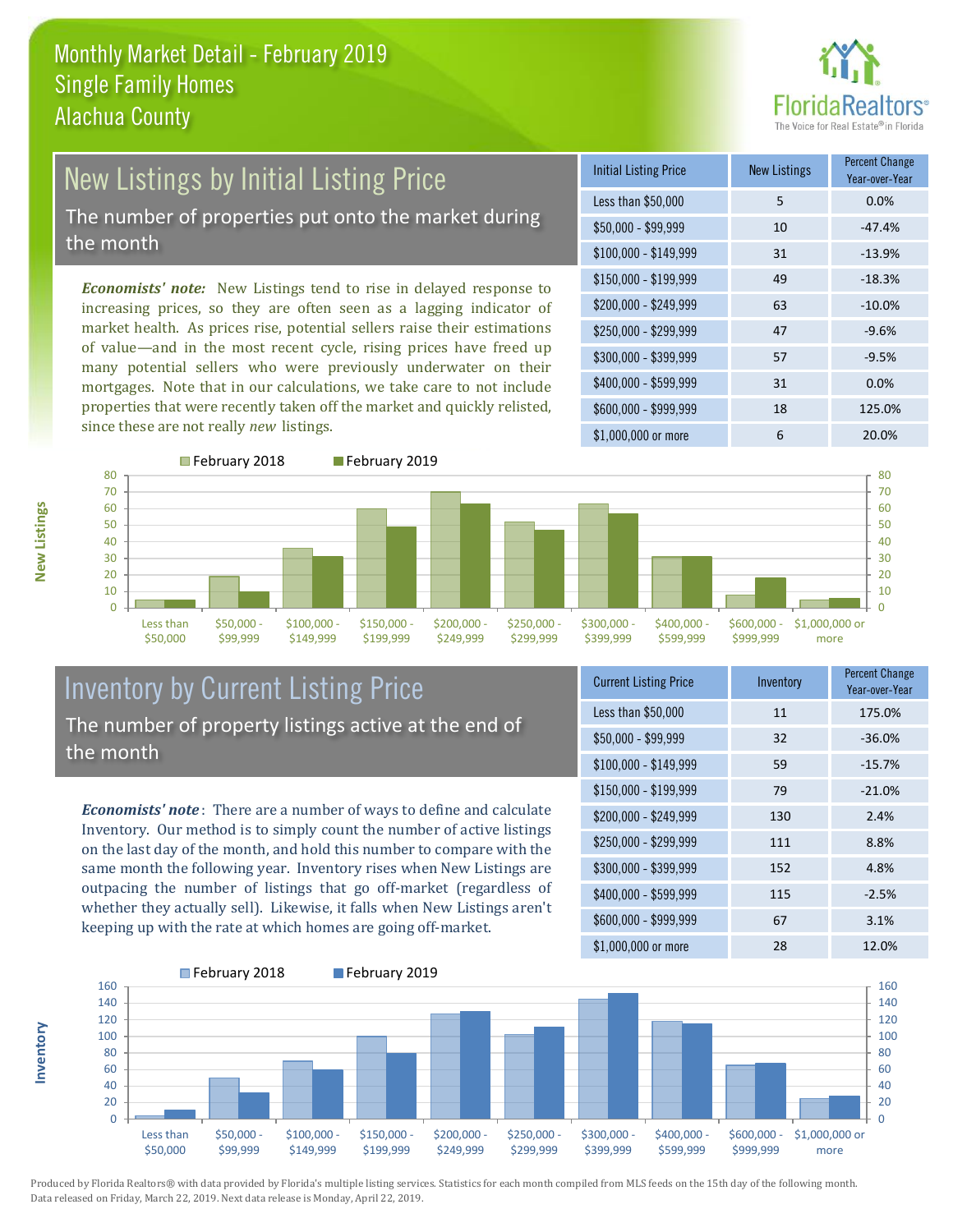#### Monthly Distressed Market - February 2019 Alachua County Single Family Homes



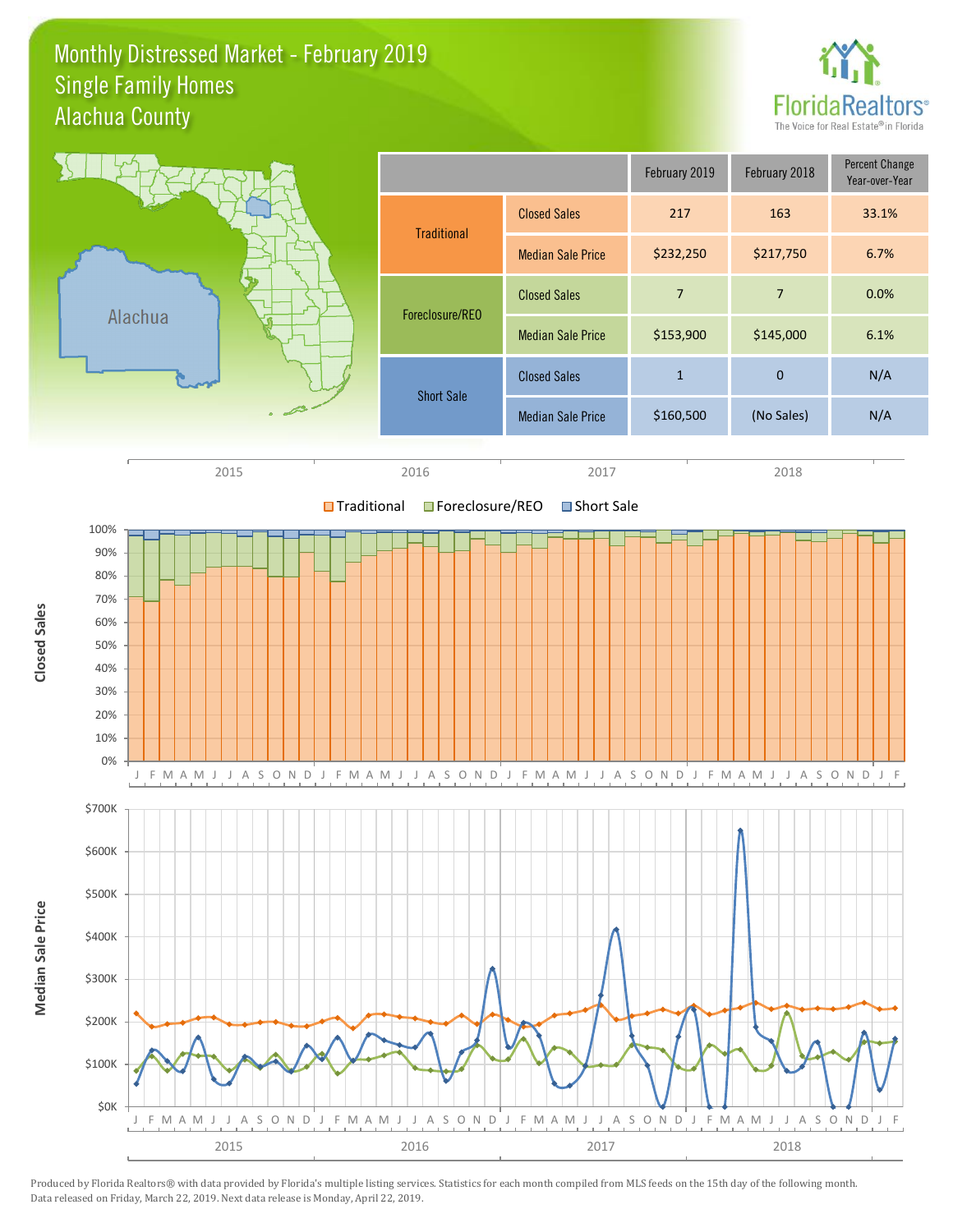Monthly Market Detail - February 2019 Alachua County Townhouses and Condos





**Closed Sales**

**Closed Sales** 

| <b>Summary Statistics</b>                                       | February 2019 | February 2018 | <b>Percent Change</b><br>Year-over-Year |
|-----------------------------------------------------------------|---------------|---------------|-----------------------------------------|
| <b>Closed Sales</b>                                             | 58            | 58            | 0.0%                                    |
| Paid in Cash                                                    | 34            | 32            | 6.3%                                    |
| <b>Median Sale Price</b>                                        | \$124,500     | \$117,000     | 6.4%                                    |
| <b>Average Sale Price</b>                                       | \$121,412     | \$107,325     | 13.1%                                   |
| Dollar Volume                                                   | \$7.0 Million | \$6.2 Million | 13.1%                                   |
| <b>Median Percent of Original</b><br><b>List Price Received</b> | 96.7%         | 96.8%         | $-0.1%$                                 |
| <b>Median Time to Contract</b>                                  | 13 Days       | 27 Days       | $-51.9%$                                |
| <b>Median Time to Sale</b>                                      | 47 Days       | 49 Days       | $-4.1%$                                 |
| <b>New Pending Sales</b>                                        | 77            | 87            | $-11.5%$                                |
| <b>New Listings</b>                                             | 93            | 96            | $-3.1%$                                 |
| <b>Pending Inventory</b>                                        | 90            | 102           | $-11.8%$                                |
| Inventory (Active Listings)                                     | 159           | 127           | 25.2%                                   |
| <b>Months Supply of Inventory</b>                               | 2.1           | 1.8           | 16.7%                                   |

| <b>Closed Sales</b>                                                                                                                                                                                                                                                                                                                                 | <b>Month</b>      | <b>Closed Sales</b> | <b>Percent Change</b><br>Year-over-Year |
|-----------------------------------------------------------------------------------------------------------------------------------------------------------------------------------------------------------------------------------------------------------------------------------------------------------------------------------------------------|-------------------|---------------------|-----------------------------------------|
|                                                                                                                                                                                                                                                                                                                                                     | Year-to-Date      | 99                  | $-10.8%$                                |
| The number of sales transactions which closed during                                                                                                                                                                                                                                                                                                | February 2019     | 58                  | 0.0%                                    |
| the month                                                                                                                                                                                                                                                                                                                                           | January 2019      | 41                  | $-22.6%$                                |
|                                                                                                                                                                                                                                                                                                                                                     | December 2018     | 54                  | 10.2%                                   |
| <b>Economists' note:</b> Closed Sales are one of the simplest—yet most                                                                                                                                                                                                                                                                              | November 2018     | 47                  | $-17.5%$                                |
| important—indicators for the residential real estate market. When                                                                                                                                                                                                                                                                                   | October 2018      | 58                  | 13.7%                                   |
| comparing Closed Sales across markets of different sizes, we<br>recommend comparing the percent changes in sales rather than the<br>number of sales. Closed Sales (and many other market metrics) are<br>affected by seasonal cycles, so actual trends are more accurately<br>represented by year-over-year changes (i.e. comparing a month's sales | September 2018    | 50                  | 13.6%                                   |
|                                                                                                                                                                                                                                                                                                                                                     | August 2018       | 77                  | $-9.4%$                                 |
|                                                                                                                                                                                                                                                                                                                                                     | <b>July 2018</b>  | 117                 | 34.5%                                   |
|                                                                                                                                                                                                                                                                                                                                                     | <b>June 2018</b>  | 111                 | 2.8%                                    |
|                                                                                                                                                                                                                                                                                                                                                     | <b>May 2018</b>   | 107                 | 11.5%                                   |
|                                                                                                                                                                                                                                                                                                                                                     | <b>April 2018</b> | 88                  | 17.3%                                   |
| to the amount of sales in the same month in the previous year), rather                                                                                                                                                                                                                                                                              | March 2018        | 81                  | 8.0%                                    |
| than changes from one month to the next.                                                                                                                                                                                                                                                                                                            | February 2018     | 58                  | 3.6%                                    |

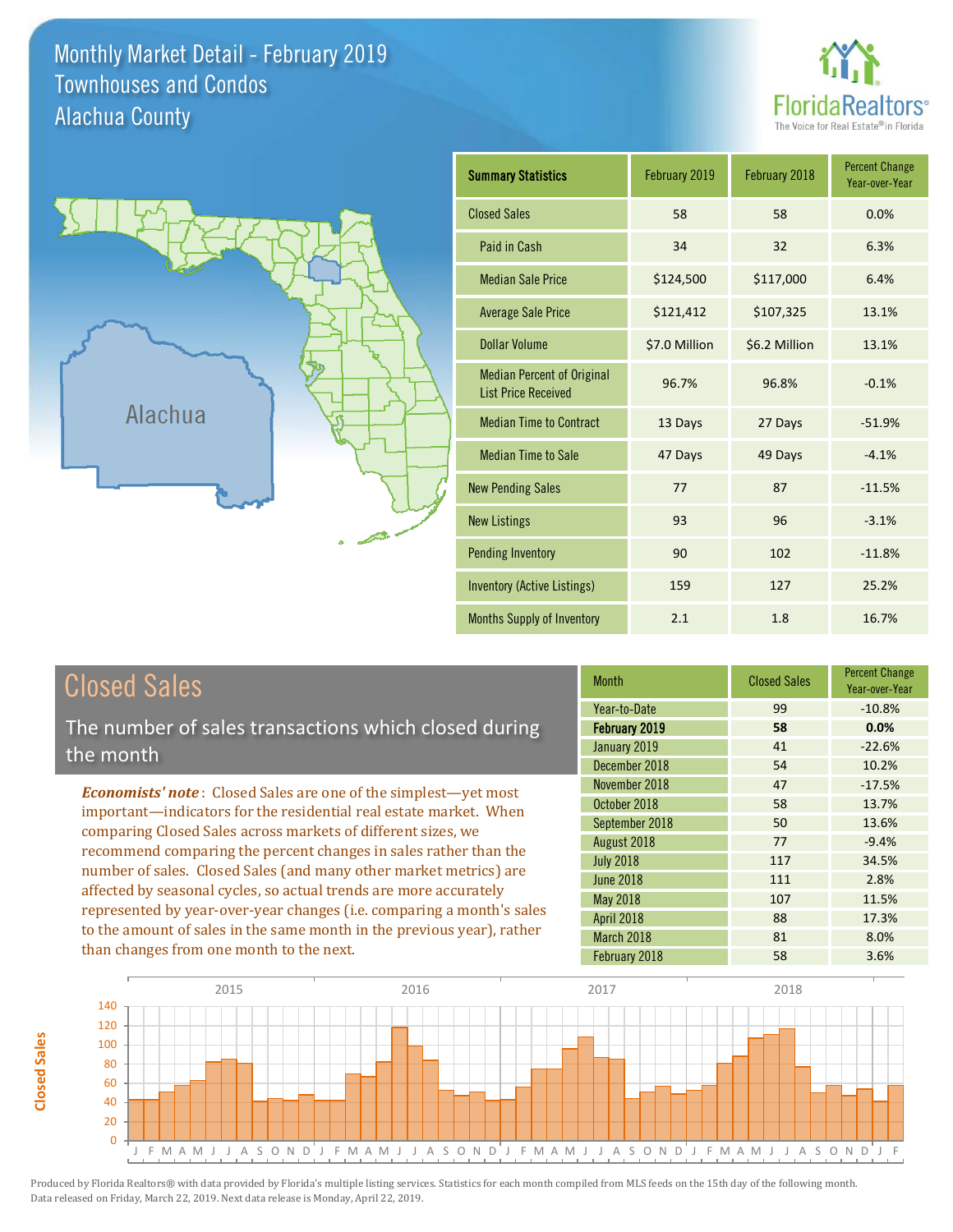

## Closed Sales by Sale Price The number of sales transactions which closed during

the month

*Economists' note:* Closed Sales are one of the simplest—yet most important—indicators for the residential real estate market. When comparing Closed Sales across markets of different sizes, we recommend comparing the percent changes in sales rather than the number of sales. Closed Sales (and many other market metrics) are affected by seasonal cycles, so actual trends are more accurately represented by year-over-year changes (i.e. comparing a month's sales to the amount of sales in the same month in the previous year), rather than changes from one month to the next.

| <b>Sale Price</b>     | <b>Closed Sales</b> | <b>Percent Change</b><br>Year-over-Year |
|-----------------------|---------------------|-----------------------------------------|
| Less than \$50,000    | 5                   | $-28.6%$                                |
| $$50,000 - $99,999$   | 16                  | 0.0%                                    |
| $$100,000 - $149,999$ | 16                  | $-42.9%$                                |
| $$150,000 - $199,999$ | 18                  | 200.0%                                  |
| \$200,000 - \$249,999 | 3                   | 200.0%                                  |
| \$250,000 - \$299,999 | $\Omega$            | N/A                                     |
| \$300,000 - \$399,999 | $\Omega$            | N/A                                     |
| \$400,000 - \$599,999 | $\Omega$            | N/A                                     |
| \$600,000 - \$999,999 | $\Omega$            | N/A                                     |
| \$1,000,000 or more   | n                   | N/A                                     |



#### Median Time to Contract by Sale Price The median number of days between the listing date and contract date for all Closed Sales during the month

*Economists' note* : Like Time to Sale, Time to Contract is a measure of the length of the home selling process calculated for sales which closed during the month. The difference is that Time to Contract measures the number of days between the initial listing of a property and the signing of the contract which eventually led to the closing of the sale. When the gap between Median Time to Contract and Median Time to Sale grows, it is usually a sign of longer closing times and/or declining numbers of cash sales.

| <b>Sale Price</b>     | Median Time to<br>Contract | <b>Percent Change</b><br>Year-over-Year |
|-----------------------|----------------------------|-----------------------------------------|
| Less than \$50,000    | 30 Days                    | 7.1%                                    |
| \$50,000 - \$99,999   | 29 Days                    | $-25.6%$                                |
| $$100,000 - $149,999$ | 13 Days                    | $-40.9%$                                |
| $$150,000 - $199,999$ | 4 Days                     | $-80.0%$                                |
| \$200,000 - \$249,999 | 5 Days                     | $-96.7%$                                |
| \$250,000 - \$299,999 | (No Sales)                 | N/A                                     |
| \$300,000 - \$399,999 | (No Sales)                 | N/A                                     |
| \$400,000 - \$599,999 | (No Sales)                 | N/A                                     |
| \$600,000 - \$999,999 | (No Sales)                 | N/A                                     |
| \$1,000,000 or more   | (No Sales)                 | N/A                                     |



**Median Time to Contract Median Time to Contract**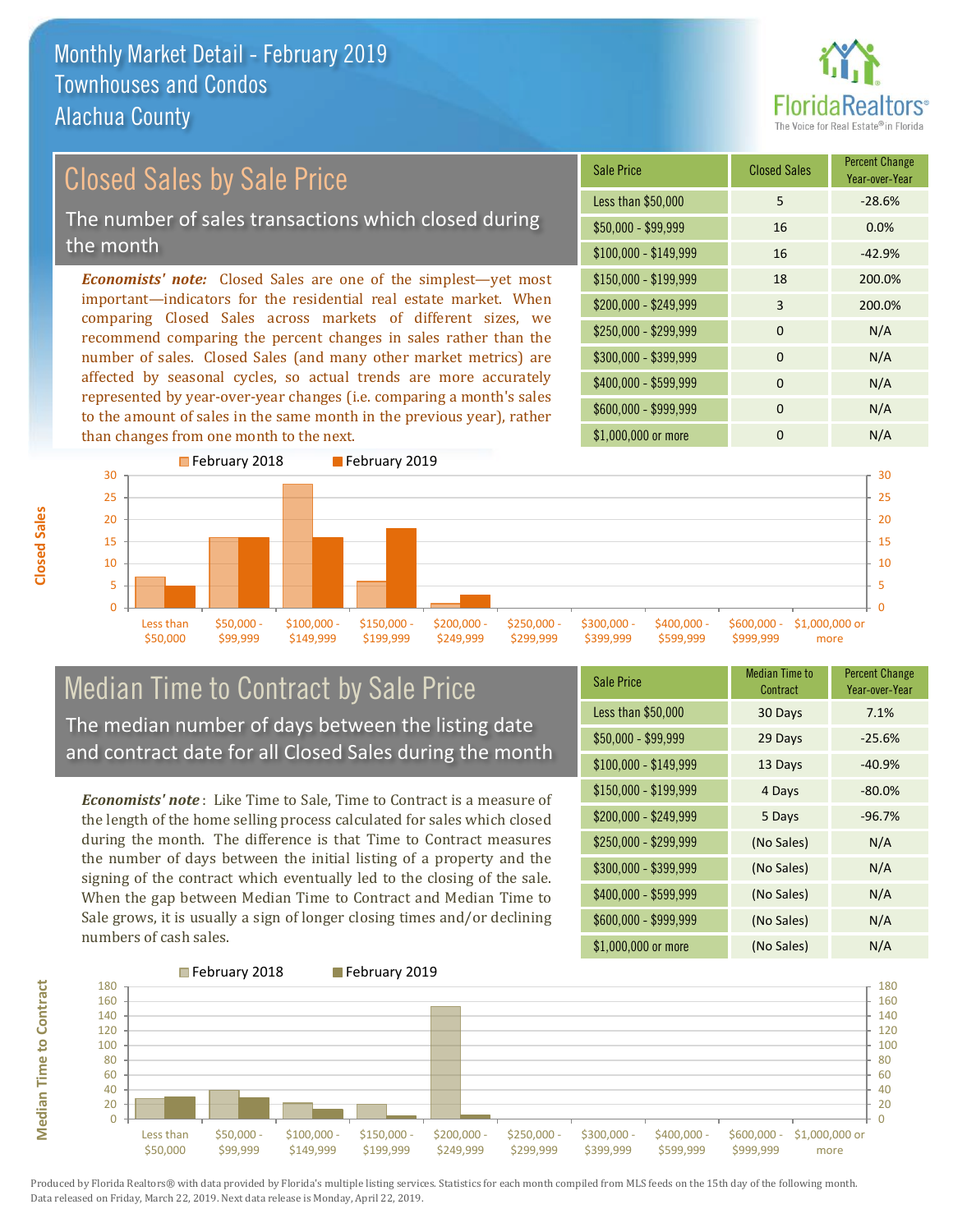

# New Listings by Initial Listing Price

The number of properties put onto the market during the month

*Economists' note:* New Listings tend to rise in delayed response to increasing prices, so they are often seen as a lagging indicator of market health. As prices rise, potential sellers raise their estimations of value—and in the most recent cycle, rising prices have freed up many potential sellers who were previously underwater on their mortgages. Note that in our calculations, we take care to not include properties that were recently taken off the market and quickly relisted, since these are not really *new* listings.

| <b>Initial Listing Price</b> | <b>New Listings</b> | <b>Percent Change</b><br>Year-over-Year |
|------------------------------|---------------------|-----------------------------------------|
| Less than \$50,000           | 0                   | $-100.0%$                               |
| $$50,000 - $99,999$          | 26                  | $-3.7%$                                 |
| $$100,000 - $149,999$        | 41                  | $-2.4%$                                 |
| $$150,000 - $199,999$        | 19                  | 11.8%                                   |
| $$200,000 - $249,999$        | 5                   | 25.0%                                   |
| \$250,000 - \$299,999        | $\mathcal{P}$       | 100.0%                                  |
| \$300,000 - \$399,999        | $\Omega$            | $-100.0%$                               |
| \$400,000 - \$599,999        | $\Omega$            | N/A                                     |
| \$600,000 - \$999,999        | $\Omega$            | N/A                                     |
| \$1,000,000 or more          | ŋ                   | N/A                                     |





#### Inventory by Current Listing Price The number of property listings active at the end of the month

*Economists' note* : There are a number of ways to define and calculate Inventory. Our method is to simply count the number of active listings on the last day of the month, and hold this number to compare with the same month the following year. Inventory rises when New Listings are outpacing the number of listings that go off-market (regardless of whether they actually sell). Likewise, it falls when New Listings aren't keeping up with the rate at which homes are going off-market.

| <b>Current Listing Price</b> | Inventory     | <b>Percent Change</b><br>Year-over-Year |
|------------------------------|---------------|-----------------------------------------|
| Less than \$50,000           | $\mathcal{P}$ | $-50.0%$                                |
| $$50,000 - $99,999$          | 46            | 24.3%                                   |
| $$100,000 - $149,999$        | 56            | 24.4%                                   |
| $$150,000 - $199,999$        | 22            | 15.8%                                   |
| \$200,000 - \$249,999        | 19            | 46.2%                                   |
| \$250,000 - \$299,999        | 8             | 14.3%                                   |
| \$300,000 - \$399,999        | $\mathbf{1}$  | 0.0%                                    |
| \$400,000 - \$599,999        | 5             | 400.0%                                  |
| \$600,000 - \$999,999        | $\Omega$      | N/A                                     |
| \$1,000,000 or more          | 0             | N/A                                     |



**New Listings**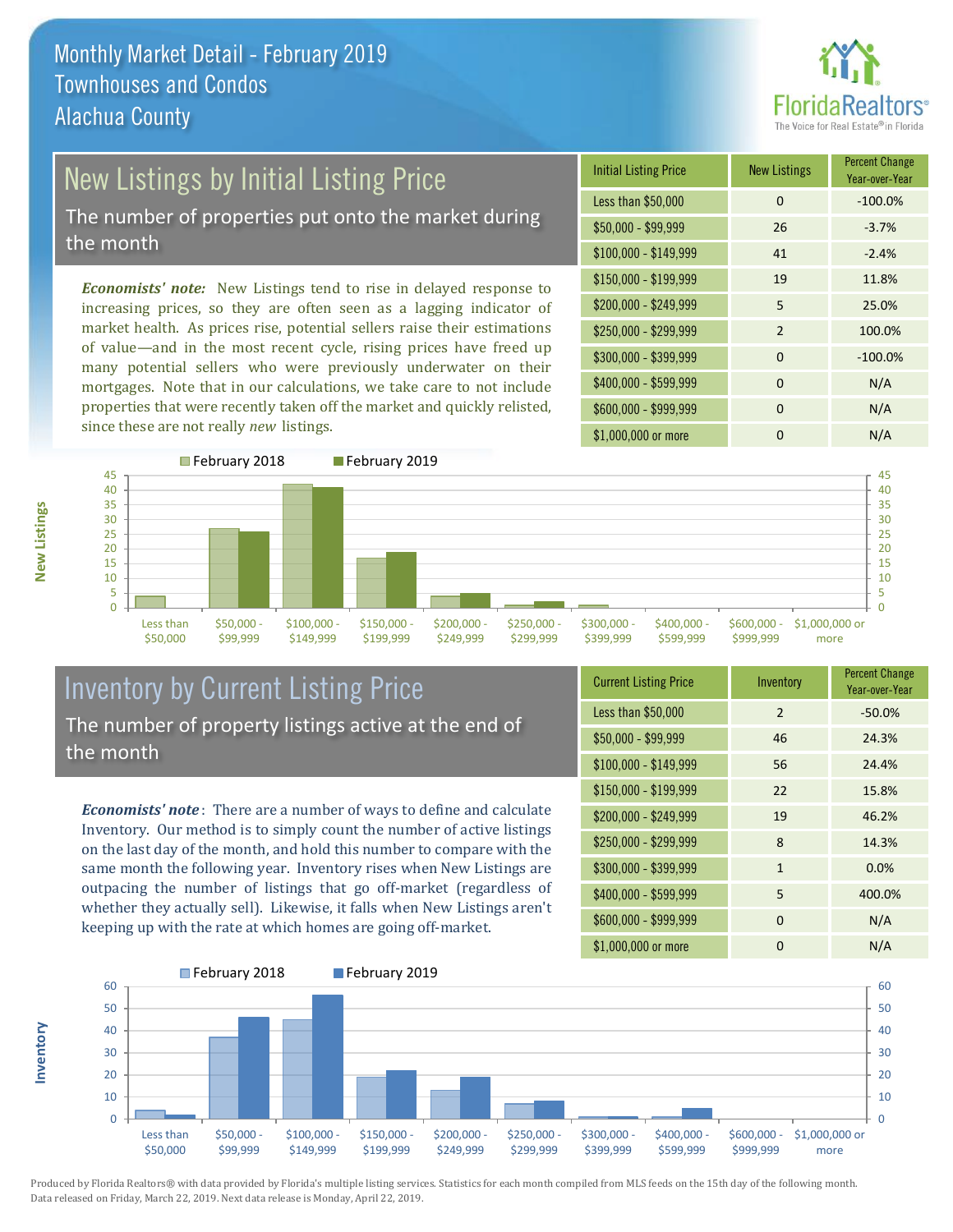#### Monthly Distressed Market - February 2019 Alachua County Townhouses and Condos





Produced by Florida Realtors® with data provided by Florida's multiple listing services. Statistics for each month compiled from MLS feeds on the 15th day of the following month. Data released on Friday, March 22, 2019. Next data release is Monday, April 22, 2019.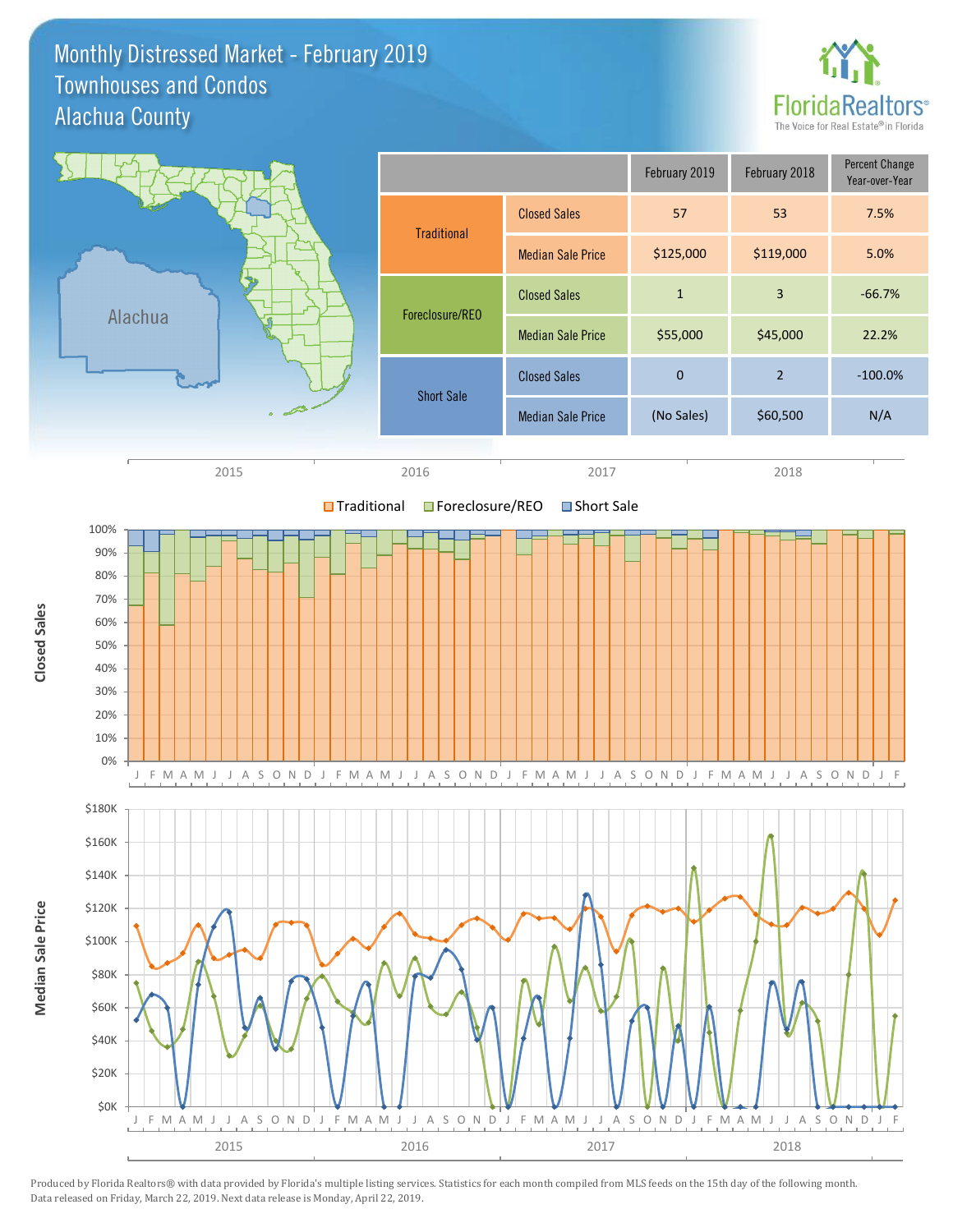#### Monthly Market Detail - February 2019 Alachua County Manufactured Homes





**Closed Sales**

**Closed Sales** 

| <b>Summary Statistics</b>                                       | February 2019 | February 2018            | <b>Percent Change</b><br>Year-over-Year |
|-----------------------------------------------------------------|---------------|--------------------------|-----------------------------------------|
| <b>Closed Sales</b>                                             | 10            | $\overline{\phantom{0}}$ | 400.0%                                  |
| Paid in Cash                                                    | 6             | $\mathbf{1}$             | 500.0%                                  |
| <b>Median Sale Price</b>                                        | \$92,500      | \$121,000                | $-23.6%$                                |
| Average Sale Price                                              | \$98,178      | \$121,000                | $-18.9%$                                |
| Dollar Volume                                                   | \$981,780     | \$242,000                | 305.7%                                  |
| <b>Median Percent of Original</b><br><b>List Price Received</b> | 96.8%         | 87.9%                    | 10.1%                                   |
| <b>Median Time to Contract</b>                                  | 30 Days       | 64 Days                  | $-53.1%$                                |
| <b>Median Time to Sale</b>                                      | 95 Days       | 89 Days                  | 6.7%                                    |
| <b>New Pending Sales</b>                                        | 16            | 8                        | 100.0%                                  |
| <b>New Listings</b>                                             | 17            | 19                       | $-10.5%$                                |
| Pending Inventory                                               | 26            | 17                       | 52.9%                                   |
| Inventory (Active Listings)                                     | 53            | 52                       | 1.9%                                    |
| Months Supply of Inventory                                      | 5.3           | 5.1                      | 3.9%                                    |

| <b>Closed Sales</b>                                                                                                                                                                                                                                                                                                                                  | <b>Month</b>                                                   | <b>Closed Sales</b>  | <b>Percent Change</b><br>Year-over-Year |
|------------------------------------------------------------------------------------------------------------------------------------------------------------------------------------------------------------------------------------------------------------------------------------------------------------------------------------------------------|----------------------------------------------------------------|----------------------|-----------------------------------------|
| The number of sales transactions which closed during<br>the month                                                                                                                                                                                                                                                                                    | Year-to-Date<br>February 2019<br>January 2019<br>December 2018 | 20<br>10<br>10<br>10 | 150.0%<br>400.0%<br>66.7%<br>0.0%       |
| <b>Economists' note:</b> Closed Sales are one of the simplest—yet most<br>important—indicators for the residential real estate market. When<br>comparing Closed Sales across markets of different sizes, we<br>recommend comparing the percent changes in sales rather than the<br>number of sales. Closed Sales (and many other market metrics) are | November 2018<br>October 2018<br>September 2018                | 9<br>8<br>5.         | $-10.0\%$<br>$-27.3%$<br>0.0%           |
|                                                                                                                                                                                                                                                                                                                                                      | August 2018<br><b>July 2018</b><br>June 2018                   | 13<br>11<br>12       | 0.0%<br>10.0%<br>$-40.0%$               |
| affected by seasonal cycles, so actual trends are more accurately<br>represented by year-over-year changes (i.e. comparing a month's sales<br>to the amount of sales in the same month in the previous year), rather                                                                                                                                 | May 2018<br>April 2018<br>March 2018                           | 14<br>10             | 0.0%<br>$-46.2%$<br>11.1%               |
| than changes from one month to the next.                                                                                                                                                                                                                                                                                                             | February 2018                                                  | 2                    | $-71.4%$                                |

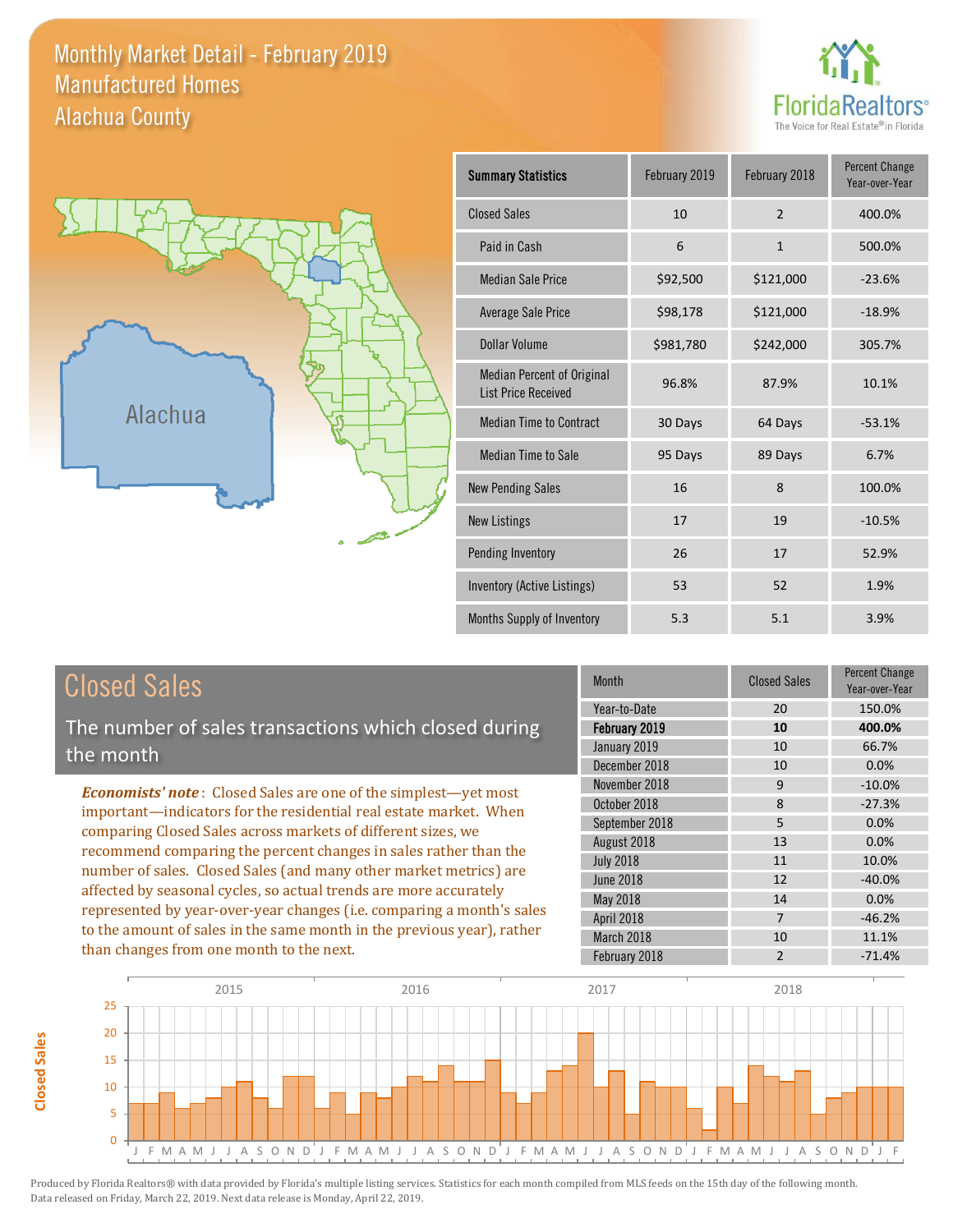

#### *Economists' note:* Closed Sales are one of the simplest—yet most important—indicators for the residential real estate market. When comparing Closed Sales across markets of different sizes, we recommend comparing the percent changes in sales rather than the number of sales. Closed Sales (and many other market metrics) are affected by seasonal cycles, so actual trends are more accurately represented by year-over-year changes (i.e. comparing a month's sales \$250,000 - \$299,999 0 0 N/A \$300,000 - \$399,999 0 0 N/A  $$400,000 - $599,999$  0 N/A \$600,000 - \$999,999 0 0 N/A \$150,000 - \$199,999 1 1 N/A \$200,000 - \$249,999 0 0 N/A \$100,000 - \$149,999 3 50.0% Sale Price Closed Sales Percent Change Year-over-Year Less than \$50,000 1 1 N/A \$50,000 - \$99,999 5 N/A Closed Sales by Sale Price The number of sales transactions which closed during the month

**Closed Sales**

**Median Time to Contract**

**Median Time to Contract** 



#### Median Time to Contract by Sale Price The median number of days between the listing date and contract date for all Closed Sales during the month

to the amount of sales in the same month in the previous year), rather

*Economists' note* : Like Time to Sale, Time to Contract is a measure of the length of the home selling process calculated for sales which closed during the month. The difference is that Time to Contract measures the number of days between the initial listing of a property and the signing of the contract which eventually led to the closing of the sale. When the gap between Median Time to Contract and Median Time to Sale grows, it is usually a sign of longer closing times and/or declining numbers of cash sales.

| Sale Price            | Median Time to<br>Contract | <b>Percent Change</b><br>Year-over-Year |
|-----------------------|----------------------------|-----------------------------------------|
| Less than \$50,000    | 16 Days                    | N/A                                     |
| $$50,000 - $99,999$   | 67 Days                    | N/A                                     |
| $$100,000 - $149,999$ | 6 Days                     | $-90.6%$                                |
| $$150,000 - $199,999$ | 102 Days                   | N/A                                     |
| \$200,000 - \$249,999 | (No Sales)                 | N/A                                     |
| \$250,000 - \$299,999 | (No Sales)                 | N/A                                     |
| \$300,000 - \$399,999 | (No Sales)                 | N/A                                     |
| \$400,000 - \$599,999 | (No Sales)                 | N/A                                     |
| \$600,000 - \$999,999 | (No Sales)                 | N/A                                     |
| \$1,000,000 or more   | (No Sales)                 | N/A                                     |

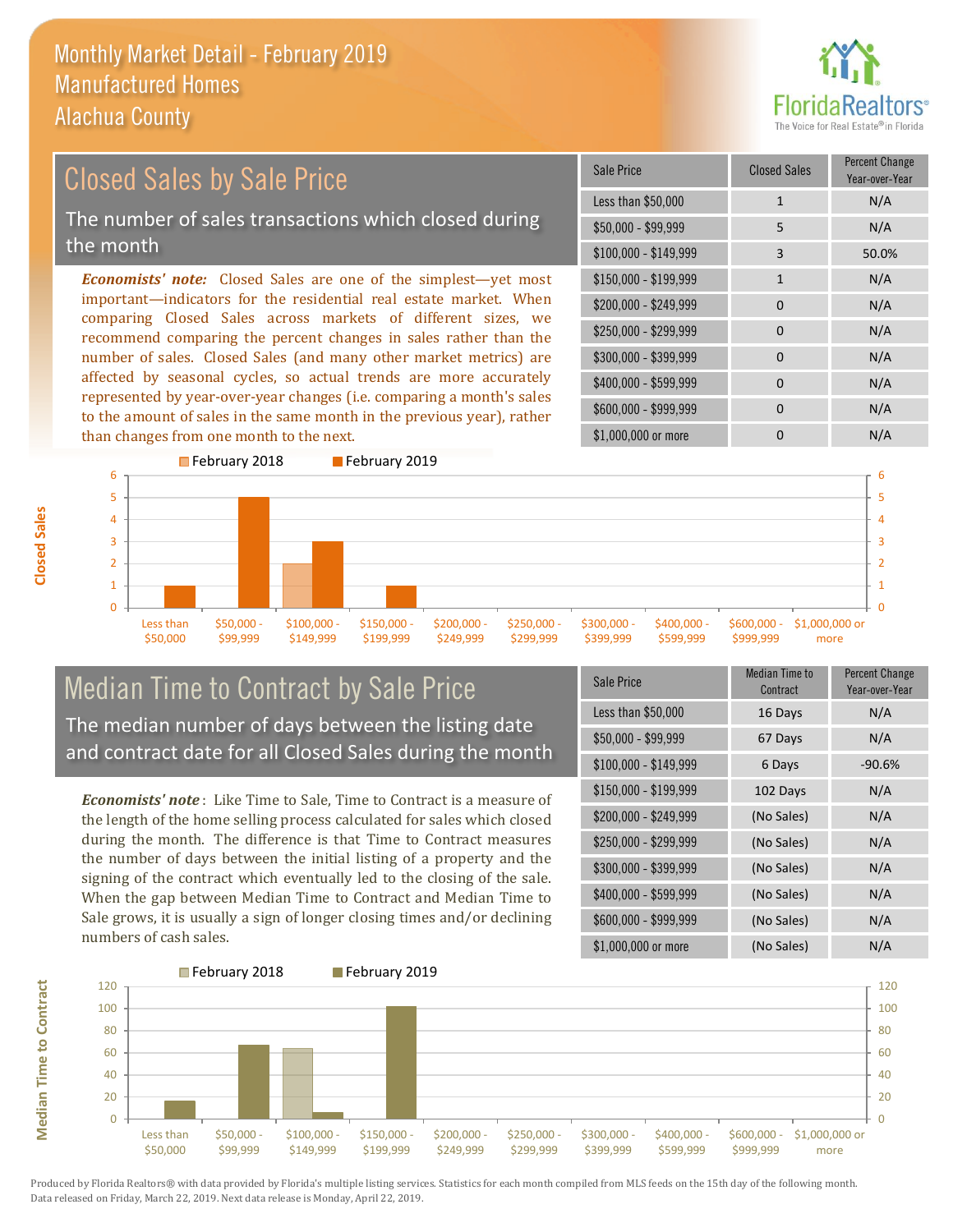

## New Listings by Initial Listing Price The number of properties put onto the market during the month

*Economists' note:* New Listings tend to rise in delayed response to increasing prices, so they are often seen as a lagging indicator of market health. As prices rise, potential sellers raise their estimations of value—and in the most recent cycle, rising prices have freed up many potential sellers who were previously underwater on their mortgages. Note that in our calculations, we take care to not include properties that were recently taken off the market and quickly relisted, since these are not really *new* listings.

| <b>Initial Listing Price</b> | <b>New Listings</b> | <b>Percent Change</b><br>Year-over-Year |
|------------------------------|---------------------|-----------------------------------------|
| Less than \$50,000           | $\mathbf{1}$        | 0.0%                                    |
| \$50,000 - \$99,999          | 6                   | $-33.3%$                                |
| $$100,000 - $149,999$        | 7                   | 75.0%                                   |
| \$150,000 - \$199,999        | $\overline{2}$      | $-33.3%$                                |
| \$200,000 - \$249,999        | 0                   | N/A                                     |
| \$250,000 - \$299,999        | $\mathbf{1}$        | $-50.0%$                                |
| \$300,000 - \$399,999        | $\Omega$            | N/A                                     |
| \$400,000 - \$599,999        | 0                   | N/A                                     |
| \$600,000 - \$999,999        | $\Omega$            | N/A                                     |
| \$1,000,000 or more          | O                   | N/A                                     |



## Inventory by Current Listing Price The number of property listings active at the end of the month

*Economists' note* : There are a number of ways to define and calculate Inventory. Our method is to simply count the number of active listings on the last day of the month, and hold this number to compare with the same month the following year. Inventory rises when New Listings are outpacing the number of listings that go off-market (regardless of whether they actually sell). Likewise, it falls when New Listings aren't keeping up with the rate at which homes are going off-market.

| <b>Current Listing Price</b> | Inventory      | Percent Change<br>Year-over-Year |
|------------------------------|----------------|----------------------------------|
| Less than \$50,000           | 5              | 25.0%                            |
| $$50,000 - $99,999$          | 22             | $-4.3%$                          |
| $$100,000 - $149,999$        | 14             | $-6.7%$                          |
| $$150,000 - $199,999$        | 7              | 16.7%                            |
| \$200,000 - \$249,999        | 3              | 50.0%                            |
| \$250,000 - \$299,999        | $\overline{2}$ | 0.0%                             |
| \$300,000 - \$399,999        | $\Omega$       | N/A                              |
| \$400,000 - \$599,999        | 0              | N/A                              |
| \$600,000 - \$999,999        | $\Omega$       | N/A                              |
| \$1,000,000 or more          | O              | N/A                              |



**New Listings**

**Inventory**